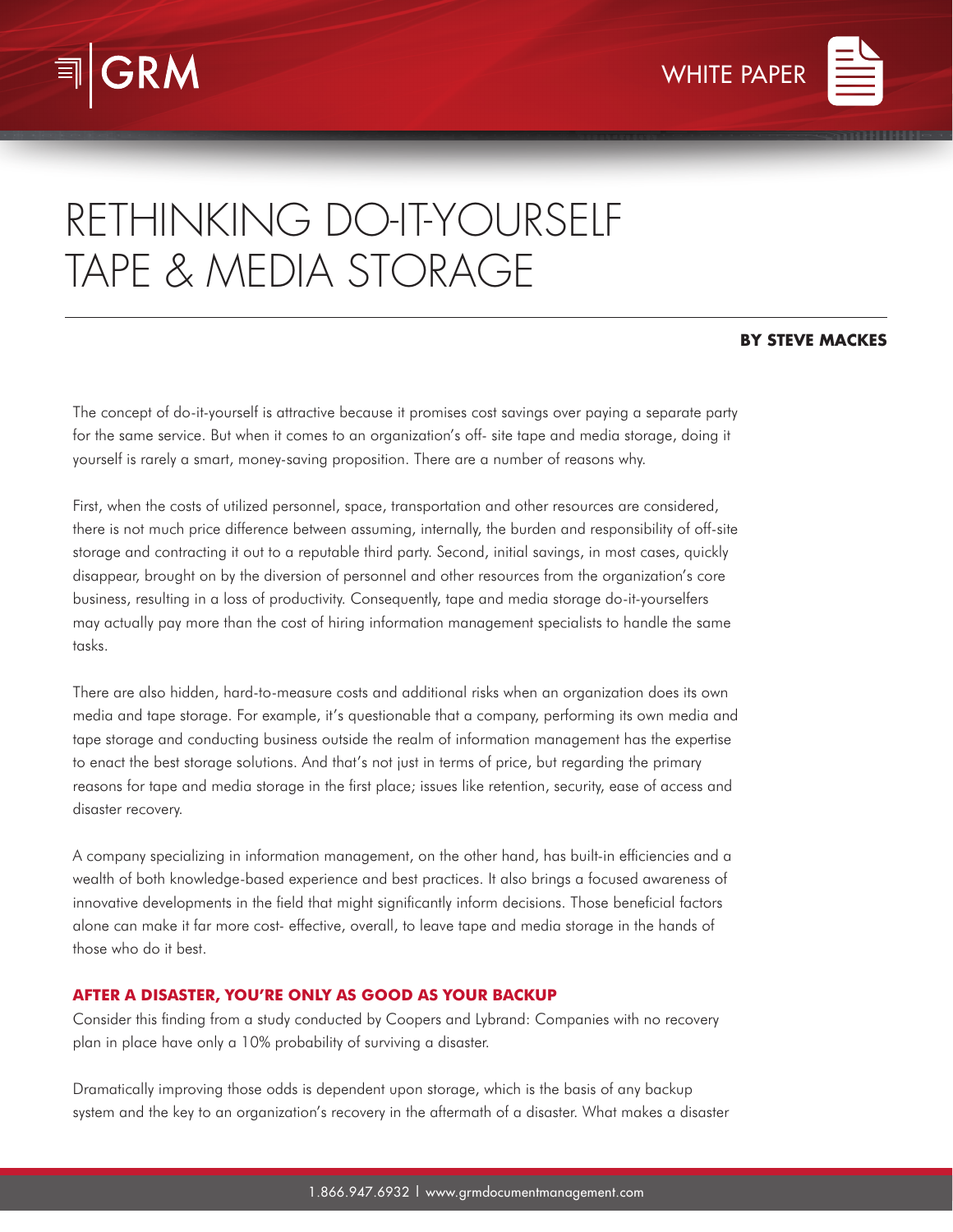truly terrible is not being able to recover. That's why it's more imperative than ever to have a viable contingency plan that includes storing critical data off-site.

This is an area where the do-it-yourself mentality of cutting corners to save a few cents makes no sense at all. Disasters—fires, hurricanes, floods, furnace and steam pipe explosions—by their very nature, often come when least expected. So, if Disaster Recovery is about expecting the unexpected, compromising preparedness to save a little in cost would appear to be the height of penny wise/pound foolishness.

Merely storing the information is not enough. It needs to be organized and indexed, securely protected at an alternate site, easily accessible and able to be tested. These elements are vital, should a disaster occur, to ensure a quick, efficient recovery of systems and data. After all, the longer it takes to recover from a disaster, the more costly it becomes not just in dollars spent, but also in productivity and opportunity lost.

#### **MORE REASONS WHY DO-IT-YOURSELF STORAGE IS RISKY**

Organizations handling tape and media storage themselves are performing an operation that is usually outside their comfort zone and areas of expertise. This increases the likelihood of important considerations, safeguards and procedures being neglected, misunderstood or seriously compromised.

For instance, the alternative storage site may not be carefully selected. It might be too close to the main data center to avoid being affected by the same disaster. It might not be readily accessible when needed, or offer strong protection against fire, smoke, temperature and humidity damage.

There could also be problems with tasking internal employees to run the storage process. If the personnel are inexperienced with tape and media storage, they might mishandle materials and cause serious damage. Also, if personnel are not attached to the storage program full time, they could soon lose their commitment or be unavailable when most needed. In the event of a disaster or other emergency situation, this would impair quick responsiveness and increase associated costs due to delay.

Additionally, lack of experience and/or commitment could cause the maintenance of a viable audit trail to suffer. The missing or inadequate documentation of events, timelines, participants and chain of command would hinder all areas of legal compliance and problem resolution.

Another potential do-it-yourself risk is the possibility of an unstable employee gaining access to an organization's most sensitive data. All too often, local disasters can be traced back to some form of employee sabotage. But by then, the damage has been done. Other than using an external third party to handle tape and media storage, this risk is extremely difficult to predict and control.

All in all, the do-it-yourself approach can cause a complacency that overlooks significant security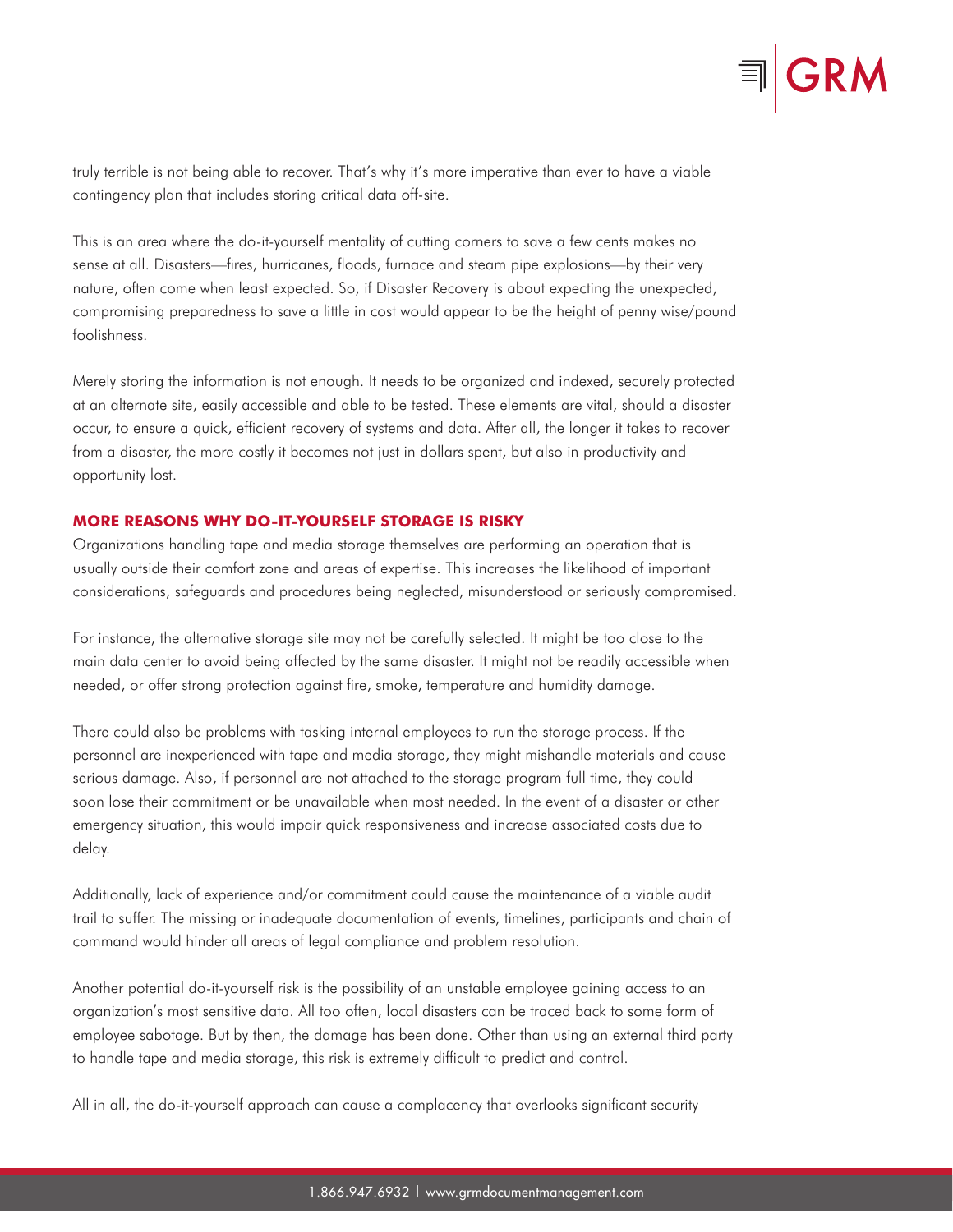

issues.Even the transport of important tapes and media in less than secure vehicles could be a problem. This is a very real concern as the risk of having a vehicle accident is greater than the risk of disaster striking a data center.

## **WHAT TO LOOK FOR IN TAPE AND MEDIA STORAGE**

Once it becomes clear that a third party specialist, not the organization itself, should handle the storage process, there are a number of characteristics to look for in choosing a provider that delivers. Price is certainly a major consideration, but just as important, perhaps even more so, are issues such as:

- Customer Service Responsiveness
- Storage Expertise
- State-of-the-art Facilities
- Reliable Real Time Tracking
- Round the Clock Accessibility & Monitoring
- Hot Site Delivery (for testing purposes)
- Best Practices Overall Resources

Customer service means being available 24/7 to answer questions, execute schedules, lend IT support, and, in emergencies, provide fast pick ups and deliveries, including Disaster Recovery Service runs. It means drivers equipped with laser scanners and portable printers, ready to give customers what they need, when they need it.

Storage vaults providing the best tape and media protection are not just secure, but also climate and environmentally controlled. Equipped with advanced fire, smoke and heat detection systems, they maintain constant temperatures between 65 and 68 degrees and relative humidity levels of 35 to 45 percent.

To protect against fire, look for an off-site facility that features either an FM200 fire suppression system with a 4-hour fire rating (best for sensitive tapes and media) or a pre- action water sprinkler system (suitable for most film and sound materials).

FM200 is a gas agent that, when activated, removes all oxygen from a room, causing a fire to be contained and smothered. Pre-action water sprinkler systems feature pipes that are water-free until heat causes the wax on a sprinkler head to melt, whereupon a condenser rushes water to the immediate area affected. These systems provide the highest standards of fire resistance protection while eliminating or significantly reducing the potential for water damage.

For secure electronic backup, it's vital that the access system be web-based and password-protected, with the data compressed, encrypted and stored off-site in SAS70 Type II hosting centers. (SAS70 Type